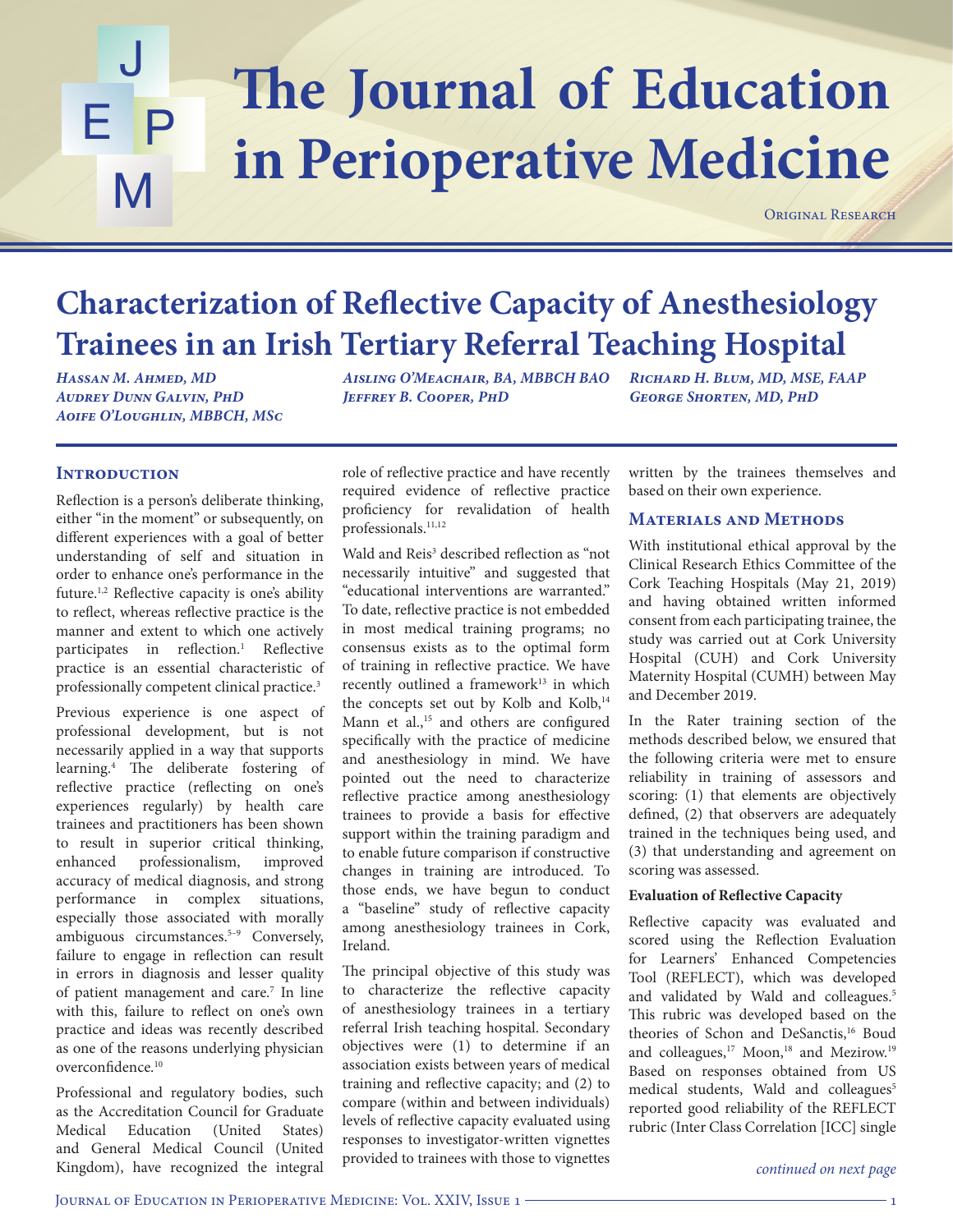measure: 0.632). Standardized vignettes of patient situations that have elements of imperfect care were used and subjects were asked to answer specific questions that required them to write about their perspectives and opinions of the event. The elicited responses were scored by trained raters using the REFLECT rubric, which sets out the dimensions of the construct to be scored, defining benchmarks for each that represent advancing levels of reflection: Level 1, Habitual action (Nonreflective); Level 2, Thoughtful action or introspection; Level 3, Reflection; and Level 4, Critical reflection. Each of these levels, and the 5 criteria that constitute them, were clearly defined by Wald and colleagues.<sup>5</sup> Thus, each vignette is scored on (1) writing spectrum, (2) presence, (3) description of conflict or disorienting dilemma, (4) attending to emotions, and (5) analysis and meaning making.5 We directed raters to use Wald's 4-step process for applying the REFLECT rubric: (1) read the response entirely, (2) zoom into details of the response through fragmentation into sentences and phrases to evaluate the presence and quality of each criteria, (3) zoom out to level the theme of the whole response taking into consideration the analysis in step 2, and (4) defend the level of assignment using examples from the response text. Raters first analyzed the text according to criteria 2 to 5 and finished their rating using criteria 1.

In our study, several investigators (ADG, RB, JBC, AO'L) created a library of 9 brief (300 words) vignettes (see Appendix 1 for example with response and supplementary material that contains all of the vignettes) that were plausible as encounters experienced by anesthesiology trainees of any level of training. Each vignette was developed based on strict criteria for content, and on relevant theory.<sup>13</sup> The vignettes used were selected based on an extensive review by an expert in psychometrics (ADG) to ensure they met the predefined goals set out in Appendix 2. Guidance on how we produced vignettes is attached as Appendix 2. Each participant was presented with 2 investigator-written clinical vignettes that contained a challenge in terms of decision making. These were selected randomly from the library of 6 vignettes (9 in total with 3 randomly

selected for training purposes; see "Rater Training"). Each vignette was accompanied by the 3 questions (What happened? What are your thoughts and feelings about why this event happened? What could you have done differently?), to which the subject was invited to write a response, with no limitation in length. In answering the questions, the subjects were instructed to imagine that they were the clinician faced with the challenging event. Subjects could use either an electronic or paper version of the instrument and were requested to refrain from discussing the vignettes with others.

In addition, each participant was invited to write 1 or more vignettes based on his or her own experience and to provide written answers to the same 3 questions.

#### **Subjects**

All anesthesiology trainees, ranging from interns (within 1 year's training of graduation from medical school) to fellows (who had completed basic professional training and were undertaking higher subspecialty training), employed at CUH/ CUMH for any part of 2019 were invited to participate in the study.

#### **Rater Training**

Two investigators (anesthesiology trainees, year 6 and year 1) underwent rater training during three, 90-minute face-to-face sessions with an expert in psychometric evaluation (ADG). The training included a detailed description of the 5 categories of the REFLECT rubric<sup>5</sup> and instruction on how to score each category.

Step 1: The raters were familiarized with the theories underlying the REFLECT rubric and scoring.

Step 2: The instructor provided examples of responses of different levels of reflection (and the elements on which each is scored) to illustrate correct scoring.

Step 3: Raters each scored exemplar vignettes (previously and independently rated by the instructor) separately and discussed discrepancies in a follow-up training session. This was continued in iterative fashion until agreement across raters and instructor was <0.5 on a 10-point scale on vignette scoring.

Step 4: Instructor and raters each scored 3 novel vignettes drawn from the pool of 9.

The scores in step 4 were examined for interrater reliability (between the 2 raters and between the average of 2 raters' scores and instructor score), using weighted kappa.

#### **Vignette Scoring in Present Study**

The 2 independent raters were blinded to the identity of the participating trainees whose responses they scored (by redaction of respondent name, age, sex, country of origin, and level of expertise). The order of responses scored by each rater was randomly generated (raters did not score responses to different vignettes written by an individual trainee in sequence, to avoid priming bias). A participant's responses for a given vignette were presented to raters and evaluated as a unit, according to the REFLECT rubric. The average of 2 raters' scores was used in the subsequent analyses.

### **Data Analysis**

Each trainee was invited to respond to (1) 2 investigator-written vignettes prepared by the investigators and suitable for evaluation using REFLECT, and (2) to generate a written vignette based on their own experience. All responses were evaluated by 2 raters independently. Interrater reliability was assessed by weighted kappa coefficient. Internal or scale reliability was assessed by Cronbach's alpha. A mean score was calculated for each criterion. Because there was a strong positive correlation between each of the criteria ( $r = 0.71$  to 0.85), a mean total score was also calculated. Because Wald suggested that the criteria 2 to 5 contributed to criteria 1 (writing spectrum), we analyzed the reliability of the scale with 5 and 4 criteria (ie, with "writing spectrum" and without). Because Cronbach's alpha for the scale was stronger with 5 criteria (α = 0.93) compared with 4 criteria (α = 0.93), the findings of the 5 criteria were used for subsequent analyses. Tests for difference (2- tailed t-tests or analysis of variance, as appropriate) were used to evaluate REFLECT scores, according to gender, years of training in medicine, and investigator-written versus self-written vignettes. Bonferroni correction was used to adjust *P* values because of the increased risk of type 1 error when using multiple statistical tests. Association between years of training in medicine and level of reflective

*continued on next page*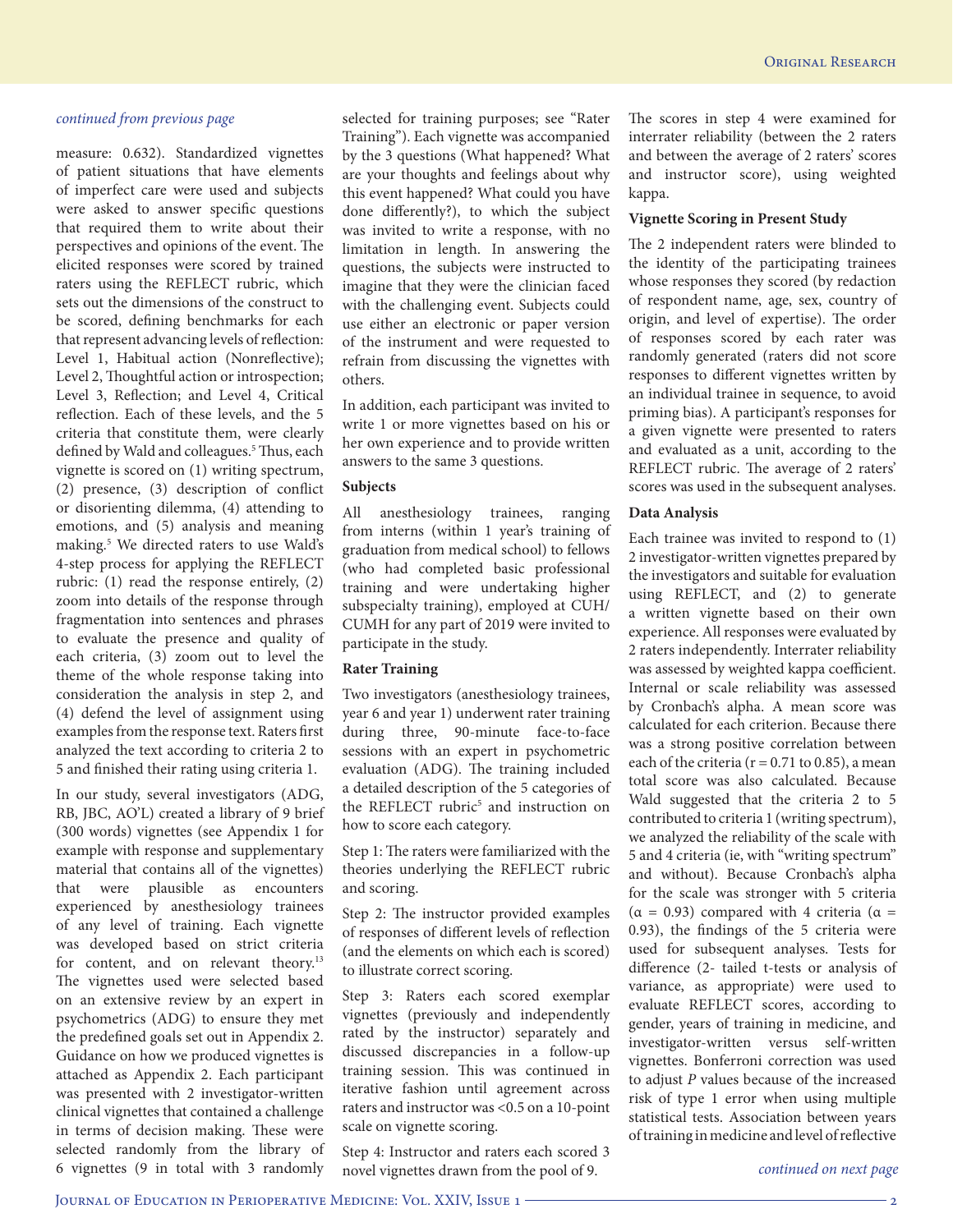capacity was examined using correlation and multiple regression analyses. Results were taken as significant if *P* < .05.

#### **Results**

#### **Participant Characteristics**

We invited 61 trainees to participate, of whom 29 complied. The participants were aged between 23 and 40 years; 70% male. Training in medicine ranged from 25 to 156 months, and in anesthesiology from 4 months to 132 months.

#### **Analysis of the Responses**

The distribution of the scores was normal, with only 0.1 difference between the mean and 10% trimmed means. Cronbach's alpha for the 5 elements of the REFLECT rubric was  $\alpha = 0.93$ , indicating excellent internal reliability for the scale. Weighted kappa and ICC were  $k = 0.81$ ; r = 0.86, respectively, demonstrating very satisfactory interrater reliability. Because of the excellent agreement between the rater, mean of ratings was used here. The mean total REFLECT score for participants was  $2.16 \pm 0.7$ , corresponding to "thoughtful action," and indicating low to moderate reflective capacity. Participants provided 86 responses (58 responses to investigatorwritten vignettes and 28 responses to selfwritten vignettes). The individual scores for the REFLECT rubric criteria were writing spectrum 2.2 ± 0.9, presence 2.3 ± 1.0, description of conflict  $2.4 \pm 0.8$ , attending to emotions  $1.6 \pm 0.8$ , and analysis and meaning making  $2.4 \pm 0.8$ . Data were normally distributed and assumptions for regression analysis were met. Table 1 shows the mean scores for each of the 5 criteria of the Rubric, for investigator-written  $(n = 58)$ and self-written  $(n = 28)$  vignettes.

Women  $(2.6 \pm 0.6)$  reported significantly greater total reflective capacity than men  $(2.0 \pm 0.7)$  (t (1) = 4.3, *P* = .001).

The mean scores of participants' responses to the first and second investigatorwritten vignettes exhibited a remarkable consistency (except in 2 participants) (Appendix 3). There was no difference noted between the scores for responses to self-written vignettes and those for investigator-written vignettes ( $2.2 \pm 0.7$  vs  $2.1 \pm 0.7$ , respectively;  $P > .05$ ). Scores of the

"Presence" component were significantly greater for self-written vignettes versus for investigator-written vignettes  $(2.7 \pm 1 \text{ vs } 2.0)$ ± 0.9, respectively; *P* < .05) (Table 1); t-tests with Bonferroni correction identified a significant difference only on "presence" (mean = 2.0 vs 2.7, respectively  $[t (4) =$ −3.04, *P* < .01]).

Multiple regression analysis was used to test if "years of training in medicine" significantly predicted participants' total score (dependent variable), controlling for age and self- versus investigatorwritten vignette (Table 2). The results of the regression indicated "experience in medicine" significantly predicted the total REFLECT score  $(F 4.9, P = .004)$ , demonstrating a decrease in reflective ability as experience increased. Age and self- versus investigator-written vignettes were not significant, although age trended in the same direction. The same pattern held (only "years of training in medicine" significant,  $P < .05$ ) when each of the 5 criteria were entered as dependent variables in separate models, except for "presence," where age (t =  $-2.06$ ,  $P = .43$ ) and selfversus investigator-written vignettes  $(t =$ 3.5,  $P = .001$ ) were significant predictors.

Next, "years of training in medicine" was re-coded according to quartiles (months experience 0-32; 33-65; 66-98; 99+). Analysis of variance showed that respondents with fewer years of training in medicine had greater means (indicating a greater level of reflective capacity) than those with longer experience (F = 5.5, *P* = .02). Post hoc analysis showed a mean difference of 0.7 ( $P = .03$ ) between ≤32 months versus ≥99 months, and a mean difference of 0.8 ( $P = .02$ ) between 33 to 65 versus ≥99 months (Table 3).

#### **Discussion**

This study is the first (to our knowledge) in which the reflective capacities of anesthesiology trainees are systematically examined and describes the use of the REFLECT rubric for their evaluation. We believe that the approach we describe here enables the establishment of a "baseline" from which the effect of future interventions to improve reflection can be evaluated. Overall, the reflective capacity score of participating anesthesiology trainees in CUH using the REFLECT rubric was 2.16 (SD 0.7), which corresponds to the "thoughtful action" level.

During the first iterative cycle of developing the REFLECT rubric,<sup>5</sup> Wald and colleagues proposed 5 overall levels of reflection that were progressive from nonreflective/ habitual action (level 1) to transformative learning (level 5). Using randomly selected second-year medical students' field notes as examples of reflective writing, the distribution of students by overall level was level  $1 = 0$ , level  $2 = 17$ , level  $3 = 38$ , level  $4 = 28$ , and level  $5 = 10$ . Refinement of the REFLECT tool decreased the number of overall levels to 4: Nonreflective: habitual action; Nonreflective: thoughtful action; Reflective; and Critically Reflective. Against this background, we note the large proportion of trainees in our study whose responses were classified as nonreflective. This apparently concerning result may be influenced by a lack of full investment by the subjects in the writing exercise or that the tool itself may not be measuring what we intend. The fact that participating trainees (29 of 90 invited) "opted in" and that almost all (28/29) completed 3 responses, including an optional selfwritten vignette, indicates that they were engaged by the task of writing. Based on our interpretation of the original validation of the REFECT rubric, we believe that its validity was established rigorously and, in a setting, largely equivalent to that of our study. It is important to note that in the absence of a "gold standard" for reflective capacity, we cannot interpret a particular evaluated level with complete confidence. Understanding the practical importance of a lesser level (using the REFLECT rubric) will require further work.

Although it might be expected that more exposure to patients enabled by more years of training in medicine would result in greater levels of reflective capacity, our results showed lesser reflective capacity was associated with more years of medical experience. This result indicates that years in training in a hospital environment tends to decrease reflective capacity. Although our data cannot provide an explanation for such an effect, it is broadly consistent with our previous observation that medical students over the course of the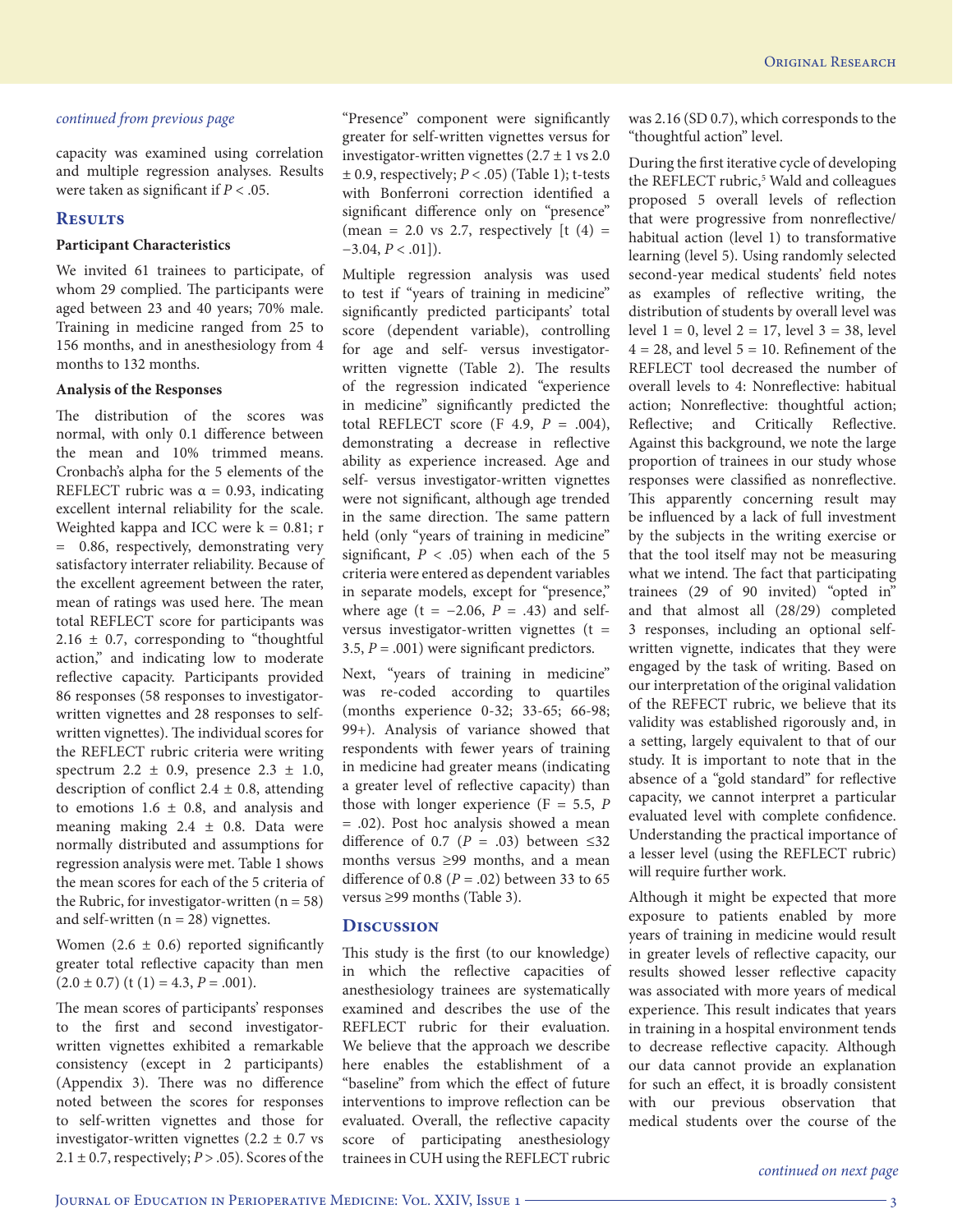final undergraduate year (largely based in acute hospitals) appear to decrease in their reflective ability and moral reasoning.<sup>20</sup> Furthermore, Boenink and colleagues $21$ reported lesser reflection level in medical students who had experience in health care work compared with those who did not. Possible explanations include the practical demands of the clinical training (exhausting as it can be attentional and emotional reserve), fatigue, or the tendency to avoid contemplating one's own underperformance in order to maintain self-confidence or disruption of peace of mind. This latter possibility might be greater as one assumes greater clinical responsibility and approaches independent practice.

Our results are consistent with findings of Blum and colleagues,<sup>22</sup> who identified critical gaps in anesthesiology training. Two of these gaps were reflectiondependent (planning for self-improvement and recognition of one's own limits), which did not improve with years in training. From a theoretical perspective, the dual systems theory of Tversky and Kahneman<sup>23</sup> could provide an explanation. Although reflection is often used intuitively, skills for deliberate reflective practice may need to be enhanced through the teaching of strategies and informed experiential learning. If reflective practice is not a habitual strategy used by an individual, then with increasing experience it becomes more likely that System 1 (fast, intuitive; according to Tversky and Kahneman<sup>23</sup>) reasoning will be used, which depends on the usual practice/ unchallenged strategies that have become reinforced through years of experience.<sup>16</sup> Alternatively, such an effect may be a function of one's progress in training toward independent practice (eg, reluctance to dwell on poor performance) or of trainingprogram ethos (eg, errors considered markers of substandard individuals and to be hidden or denied). We suggest that if reflective practice were to be embedded in the medical (or anesthesiology) curricula, it is more likely that System 2 reflective reasoning would be used appropriately in more complex and challenging situations.<sup>13</sup>

Although we do not have strong evidence of what interventions would be effective

to improve reflective practice among medical (or anesthesiology) trainees, some interventions have been shown to improve reflective abilities for medical students. Early implementation of reflective practice teaching, particularly when associated with simulation excercises,<sup>24</sup> providing critical reflection guidelines for medical students,<sup>25</sup> and providing formative rather than summative feedback,<sup>26</sup> are all techniques that seem to be effective in promoting reflective abilities among medical students that could be adopted in anesthesiology training.

The average scores of each participant for responses to the 2 investigatorwritten vignettes are similar (except in 2 participants) (Appendix 3), which indicates remarkable consistency across vignettes. Interrater agreement was satisfactory, which could be attributed to using only 2 raters and intensive training. Our results are consistent with the findings of Wald and colleagues,<sup>5</sup> who reported a single ICC of 0.63 while scoring 60 narratives by 4 raters independently. In contrast, Grierson and colleagues<sup>27</sup> reported poor reliability of the REFLECT rubric when used to score the reflective writing of firstyear medical students and clinician-faculty from the Department of Family Medicine by 2 raters independently. However, this could be explained by the cohort mixture in the work of Grierson and colleagues<sup>27</sup> to which the rubric was applied (medical students and family medicine clinicians) and insufficient rater training (2-hour workshop), which precluded achievement of a shared understanding of the REFLECT rubric criteria. The difference in findings underscores the importance of training quality in the evaluation of any new such instrument.

Our results indicate that women have a greater reflective capacity in comparison with men, which is consistent with the findings of Boenink and colleagues.<sup>21</sup> There was no statistically significant difference noted in reflective capacity of the anesthesiology trainees in self-written vignettes and investigator-written vignettes  $(2.24 \pm 0.74 \text{ vs } 2.12 \pm 0.71 \text{, respectively}).$  Of note, scores of the Presence component were significantly greater in self-written vignettes when compared with investigator-written vignettes  $(2.7 \pm 1 \text{ vs } 2.0 \pm 0.9, \text{ respectively};$  *P* < .05). Our finding that scores on the "Presence" domain of REFLECT in selfwritten compared with investigator-written vignettes could imply that the cognitive challenge created through this task creates a deeper immersion in recalling events that might limit the ability to analyze these events effectively.

This is a pilot study that has several limitations: (1) a relatively small number of participants based at a single center and relatively low participation rate (29/61), which creates a risk of (self) selection bias. (2) We used only the REFLECT rubric to score the reflective capacity and did not compare it with other reflective assessment tools.28–32 (3) The REFLECT rubric was validated initially for medical students and not for postgraduate clinicians.5 (4) We made several modifications to the original vignette design developed and validated by Wald and colleagues<sup>5</sup> (ie, added selfwritten vignettes, altered questions to suit anesthesia-resident context, added vignette writing guide). (5) The external validity of the findings presented here may be limited by differences in the medical education/ training systems across jurisdictions. For instance, an Irish trainee might enter a medical training program at a younger age than is usual in the United States. (6) The raters were anesthetic trainees in the same institution in which the study was performed; this might result in identification of the raters to a clinical situation that participants were involved in and could result in priming bias; however, our raters reported that they never recognized a personal vignette among the 28 vignettes that they rated. In future work, if raters are from the same program as subjects, they should be instructed not to rate any personal vignette that they recognize and that identifies the subject to them. Perhaps the greatest limitation is that there is no gold standard against which to determine external validity of the REFLECT methodology we used.

Future research is needed to determine the reflective capacity characteristics among various cohorts of medical trainees and practitioners, some of which we are currently undertaking. Additional work is required to explore various techniques to improve reflective capacity of health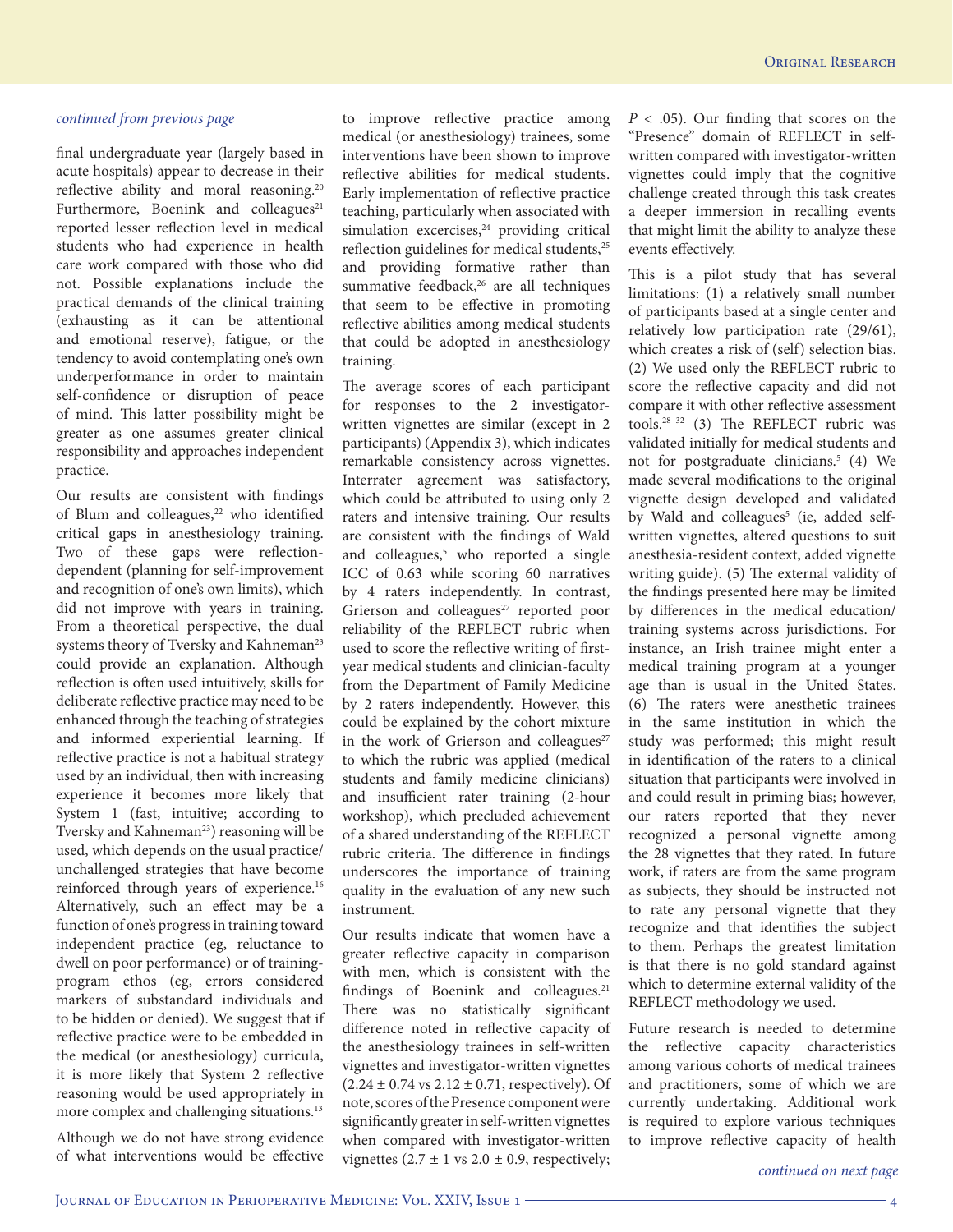care professionals; for example, delivering targeted educational programs using real-life scenarios and high-fidelity simulation sessions, and providing positive environment that could trigger the reflective process through regular feedback and questions from supervisors and peers to learners.

#### **Conclusion**

Among anesthesiology trainees at an Irish tertiary referral teaching hospital, overall reflective capacity is characterized by introspection or thoughtful action with little or no evidence of critical reflection. Reflective capacity of the anesthesiology trainees appears to decrease as years of medical training progress; however, our respondents were not sampled over time to fully support this conclusion. Overall, female trainees demonstrate superior reflective capacity compared with their male colleagues. Our findings indicate that specific educational interventions are required within training programs to improve the reflective capacity of trainees. More work is required to determine how representative our findings are of trainees' reflective capacity in other settings.

#### **Acknowledgments**

Authors' contributions

Study design: GS, ADG

Data collection: HM, A'OL, A'OM

Data analysis: ADG

Data interpretation: HM, ADG, GS, JBC, RHB

Drafting of paper: HM, ADG, JBC, RHB, GS

Critical revision of paper: ADG, JBC, RHB, GS, A'OL, A'OM

Final approval of paper: all authors.

#### **References**

- 1. Sandars J. The use of reflection in medical education: AMEE Guide No. 44. *Med Teach*. 2009;31(8):685-95.
- 2. Murdoch-Eaton D, Sandars J. Reflection: moving from a mandatory ritual to meaningful professional development. *Arch Dis Child*. 2014;99(3):279-83.
- 3. Wald HS, Reis SP. Beyond the margins: reflective writing and development of reflective capacity in medical education. *J Gen Intern Med*. 2010;25(7):746-9.
- 4. Dewey J. *How We Think: A Restatement of the Relation of Reflective Thinking to the Educative Process*. Boston: D.C. Heath and Company; 1933.
- 5. Wald HS, Reis SP, Anthony D, et al. Fostering and evaluating reflective capacity in medical education: developing the REFLECT rubric for assessing reflective writing. *Acad Med*. 2011;87(1):41-50.
- 6. Stern DT, Papadakis M. The developing physician — becoming a professional. *N Engl J Med*. 2006;355(17):1794-9.
- 7. Mamede S, Schmidt HG. Reflection in medical diagnosis: a literature review. *Heal Prof Educ*. 2017;3(1):15-25.
- 8. Shapiro J, Kasman D, Shafer A. Words and wards: a model of reflective writing and its uses in medical education. *J Med Humanit*. 2006;27(4):231-44.
- 9. Costa Filho GB, Moura AS, Brandão PR, et al. Effects of deliberate reflection on diagnostic accuracy, confidence and diagnostic calibration in dermatology. *Perspect Med Educ*. 2019;8(4):230-6.
- 10. Berner ES, Graber ML. Overconfidence as a cause of diagnostic error in medicine. *Am J Med*. 2008;121(5 Suppl):S2-23.
- 11. Accreditation Council for Graduate Medical Education 2020. Common Program Requirements (Residency). https://www.acgme. org/Portals/0/PFAssets/ProgramRequirements/ CPRResidency2020.pdf. Accessed May 20, 2021.
- 12. General Medical Council 2018. Outcomes for Graduates. https://www.gmc-uk.org/ media/documents/dc11326-outcomes-forgraduates-2018\_pdf-75040796.pdf. Accessed May 20, 2021.
- 13. DunnGalvin A, Cooper JB, Shorten G, Blum RH. Applied reflective practice in medicine and anesthesiology. *Br J Anaesth*. 2019;122(5):536-41.
- 14. Kolb AY, Kolb DA. Learning styles and learning spaces: enhancing experiential learning in higher education. *Acad Manag Learn Educ*. 2005;4(2):193-212.
- 15. Mann K, Gordon ÆJ, Macleod ÆA, et al. Reflection and reflective practice in health professions education : a systematic review. *Adv Health Sci Educ Theory Pract*. 2009;14(4):595-621.
- 16. Schon DA, DeSanctis V. The reflective practitioner: how professionals think in action. *The Journal of Continuing Higher Education*. 1986;34(3):29-30.
- 17. Boud D, Keogh R, Walker D. *Reflection: Turning Experience Into Learning*. London: Routledge; 1985.
- 18. Moon JA. *Reflection in Learning and Professional Development: Theory and Practice*. London: Routledge; 1999.
- 19. Mezirow J. Transformative dimensions of adult learning. *Adult Educ Q*. 1992;42(3):195-7.
- 20. Chalmers P, Dunngalvin A, Shorten G. Reflective ability and moral reasoning in final year medical students: a semi-qualitative cohort study. *Med Teach*. 2011;33(5):e281-9.
- 21. Boenink AD, Oderwald AK, de Jonge P, et al. Assessing student reflection in medical practice. The development of an observer-rated instrument: reliability, validity and initial experiences. *Med Educ*. 2004;38(4):368-77.
- 22. Blum RH, Boulet JR, Cooper JB, Muret-Wagstaff SL. Simulation-based assessment to identify critical gaps in safe anesthesia resident performance. *Anesthesiology*. 2014;120(1):129-41.
- 23. Tversky A, Kahneman D. Judgment under uncertainty: heuristics and biases. In: Wendt D, Vlek C, eds. *Utility, Probability, and Human Decision Making. Theory and Decision Library (An International Series in the Philosophy and Methodology of the Social and Behavioral Sciences), vol 11*. Dordrecht: Springer; 1982:141-62.
- 24. Ker JS. Developing professional clinical skills for practice— the results of a feasibility study using a reflective approach to intimate examination. *Med Educ*. 2003;37:34-41.
- 25. Arnson L, Niehaus B, Hill-Sakurai L, et al. Comparison of of two methods of teaching reflectiveability in Year 3 medical students. *Med Educ*. 2012;46:807-14.
- 26. Reis SP, Wald HS, Munroe AD, Borkan JM. Begin the BEGAN – a framework for enhancing educational impact of faculty feedback to students' reflective writing. *Patient Educ Couns*. 2010;80:253-9.
- 27. Grierson L, Winemaker S, Taniguchi A, et al. The reliability characteristics of the REFLECT rubric for assessing reflective capacity through expressive writing assignments: A replication study. *Perspect Med Educ*. 2020;9(5):281-5.
- 28. Plack MM, Driscoll M, Blissett S, et al. A method for assessing reflective journal writing. *J Allied Health*. 2005;34(4):199-208.
- 29. Aukes LC, Geertsma J, Cohen-Schotanus J, et al. The development of a scale to measure personal reflection in medical practice and education. *Med Teach*. 2007;29(2-3):177-82.
- 30. Kember D, McKay J, Sinclair K, Wong FKY. A four‐category scheme for coding and assessing the level of reflection in written work. *Assessment & Evaluation in Higher Education*. 2008;33(4):369- 79.
- 31. O'Sullivan P, Aronson L, Chittenden E, et al. Reflective ability rubric and user guide. *MedEdPORTAL*. 2010;6(1):mep\_2374-8265.8133.
- 32. McNeill H, Brown JM, Shaw NJ. First year specialist trainees' engagement with reflective practice in the e-portfolio. *Adv Health Sci Educ Theory Pract*. 2010;15(4):547-58.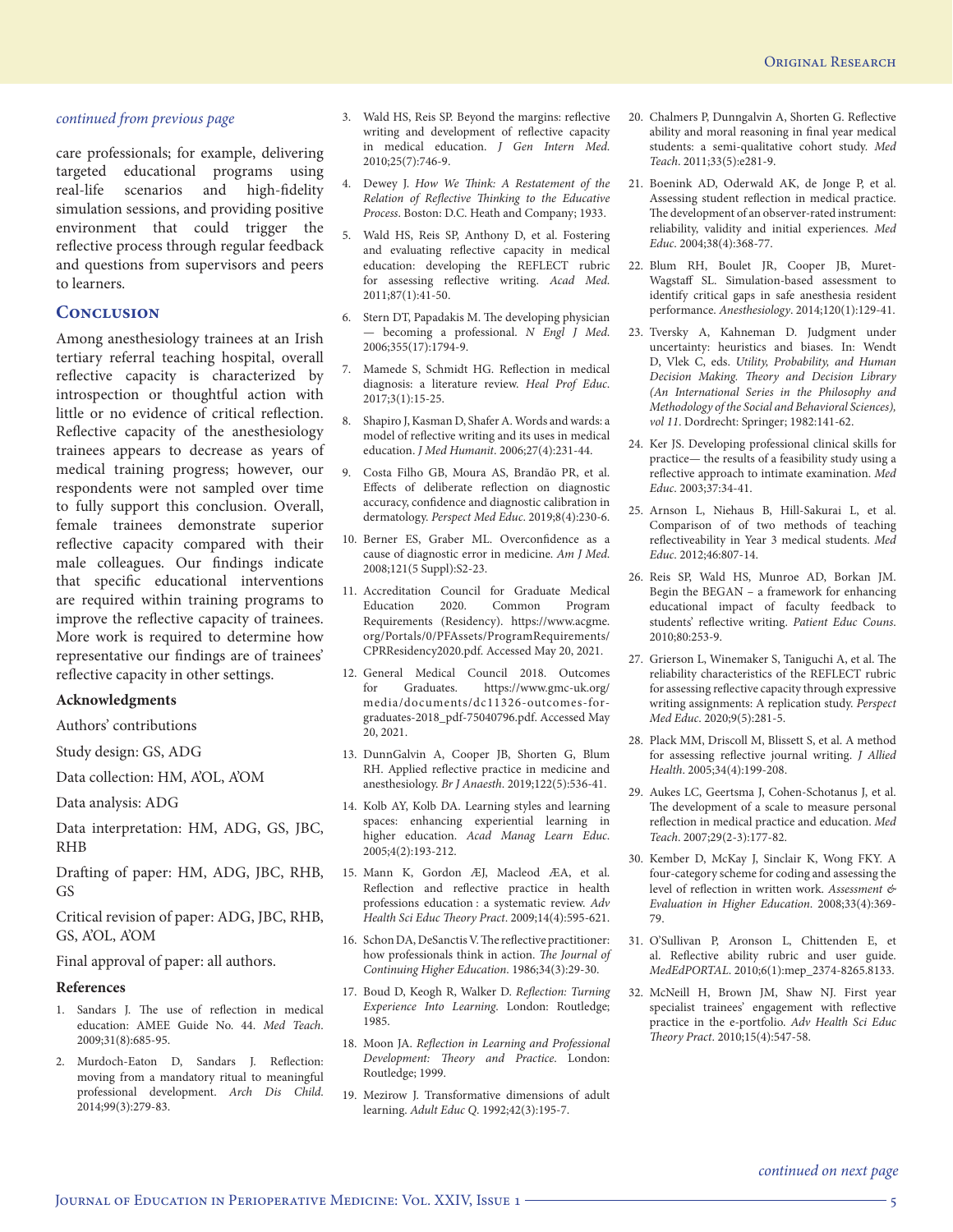*Hassan M. Ahmed is Lecturer in the Department of Anesthesia and Intensive Care, Faculty of Medicine, Cairo University, Cairo, Egypt, and Consultant in the Department of Anesthesia and Intensive Care, Leeds Teaching Hospitals, Leeds, United Kingdom. Audrey Dunn Galvin is Programme Director Early Years and Childhood Studies in the School of Applied Psychology, Cork University Hospital, University College, Cork, Ireland; and Visiting Professor in the Department of Paediatrics and Child Infectious Diseases, I.M. Sechenov First Moscow State Medical University, Moscow, Russia. The following authors are in the Department of Anesthesia and Intensive Care, Cork University Hospital, Cork, Ireland: Aoife O'Loughlin is Specialist Registrar, Aisling O'Meachair is Senior House Officer, and George Shorten is Consultant. Jeffrey B. Cooper is Professor in the Department of Anesthesia, Critical Care and Pain Medicine, Massachusetts General Hospital, Boston, MA. The following authors are at the Harvard Medical School, Boston, MA: Jeffrey B. Cooper is Professor of Anesthesia and Richard H. Blum is Associate Professor of Anesthesia. The following authors are at the Center for Medical Simulation, Boston, MA: Jeffrey B. Cooper is Executive Director Emeritus and Senior Fellow and Richard H. Blum is Senior Faculty. Richard H. Blum is Senior Associate in Perioperative Anesthesia in the Department of Anesthesiology, Critical Care, and Pain Medicine, Boston Children's Hospital, Boston, MA. George Shorten is Professor of Anesthesia and Intensive Care Medicine at the School of Medicine, University College of Cork, Cork, Ireland; and Funded Investigator, at the Insight II SFI Research Centre, Cork, Ireland.*

*Corresponding author: Hassan M. Ahmed, MD, Department of Anesthesia, Leeds General Infirmary Hospital, Great George Street, Leeds, LS1 3EX.*

*E-mail address: Hassan M. Ahmed: hassan.ahmed7@nhs.net*

*Conflicts of Interest: The work was done in the Department of Anesthesia and Intensive Care, Cork University Hospital, Cork, Ireland. The authors have no conflicts of interest to report.* 

*Financial Disclosures: This research did not receive any specific grant from funding agencies in the public, commercial, or not-for-profit sectors. Preliminary results were presented in American Society of Anesthesiologists Annual meeting 2020.*

#### **Abstract**

**Background:** Reflective practice is associated with improved accuracy of medical diagnosis and superior performance in complex situations. Systematic observation of trainees' reflective capacities constitutes a basis for an effective support of reflective practice within the training paradigm. We set out to examine the reflective capacity among anesthesiology trainees in a tertiary referral hospital.

**Methods:** We invited 61 anesthesiology trainees in Cork University Hospitals, Ireland, to participate. Each trainee was invited to respond to 2 investigatorwritten vignettes prepared by the investigators and suitable for evaluation using the Reflection Evaluation for Learners' Enhanced Competencies Tool (REFLECT) and to produce and then respond to a written vignette based on their own experience. All responses were assessed by 2 independent assessors who had undergone training in the application of the REFLECT rubric, which gives quantifiable scores. Interrater reliability was assessed by weighted kappa coefficient. Association between years of training in medicine and level of reflective capacity was examined using correlation and multiple regression analyses, controlling for age.

**Results:** Twenty-nine trainees agreed to participate, the overall REFLECT Level was 2.16 (SD 0.7), corresponding to "thoughtful action," indicating low to moderate reflective ability. Cronbach's alpha for the 5 items of the REFLECT scale was excellent ( $r = 0.92$ ). Weighted kappa was very satisfactory ( $k = 0.81$ ). A strong association was demonstrated between years in medicine and scores on REFLECT, controlling for age of participant ( $F = -2.57$ , Beta coefficient = -0.30). Respondents with less experience had greater mean REFLECT scores than respondents with more experience (F = 5.5, P = .02; post hoc mean difference = 0.7, P = .03 for  $\leq 32$ months vs ≥99 months). There was a significant effect for gender (t =  $-4.3$ , P = .001), with women's responses receiving greater REFLECT scores than men's responses (mean difference =  $0.67$ , P =  $.001$ ).

**Conclusions:** Overall, participants demonstrated low to moderate reflective capacity, as assessed by the REFLECT rubric. Reflective capacity of the anesthesiology trainees appears to decrease as years of medical training progress. However, our respondents were not sampled over time to fully support this conclusion. Further research is needed on the psychometric properties of the REFLECT rubric and the generalizability of our findings.

**Keywords:** Anesthesia trainees, medical experience, reflective capacity, REFLECT, tertiary Irish hospital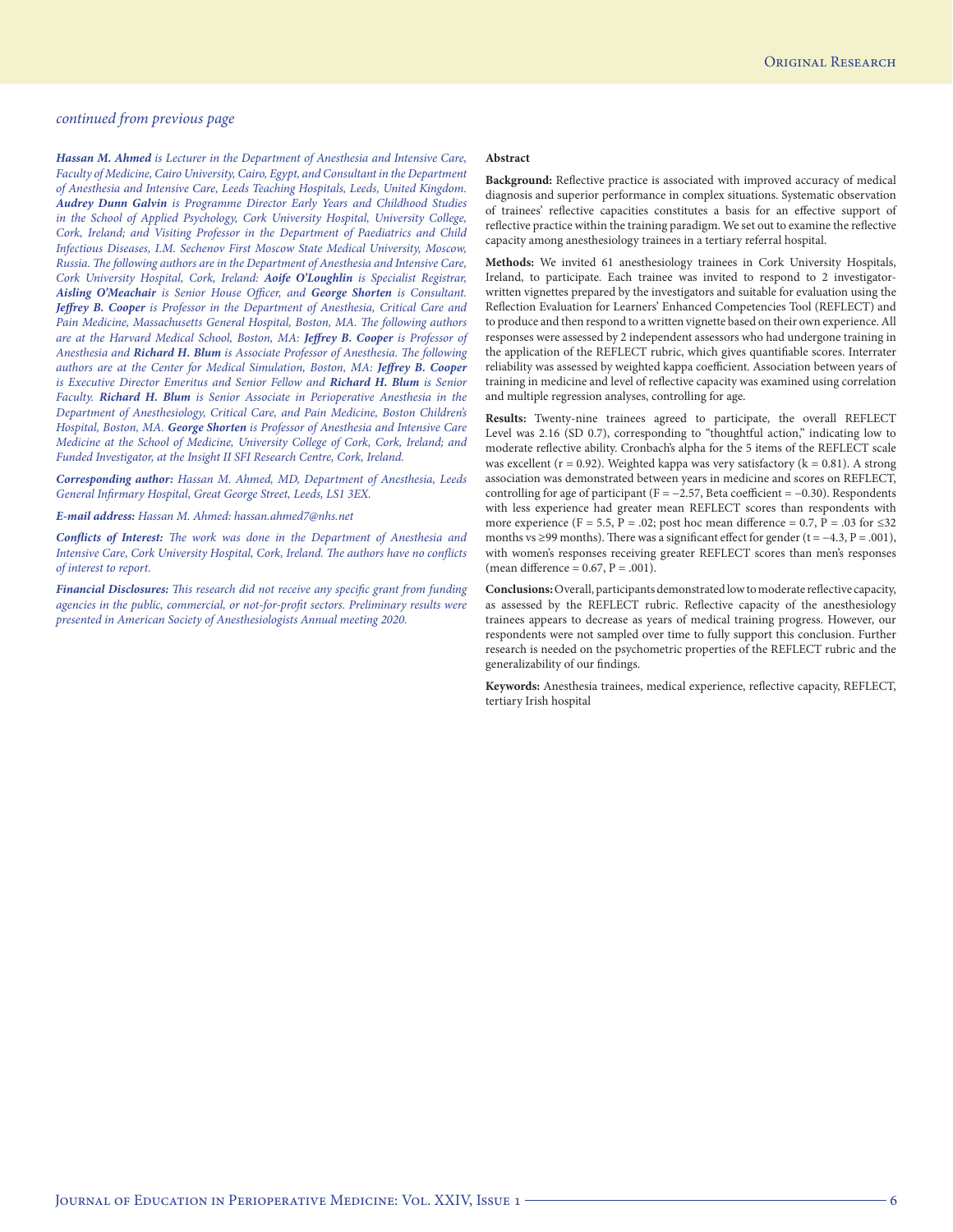# **Tables**

|  |  |  | Table 1. Mean Scores for Each of the 5 Criteria, for Investigator-Written and Self-Written Vignettes |  |  |
|--|--|--|------------------------------------------------------------------------------------------------------|--|--|
|--|--|--|------------------------------------------------------------------------------------------------------|--|--|

| <b>Criterion</b>         | <b>Writing</b><br><b>Spectrum</b> | <b>Presence</b> | <b>Description of Conflict/</b><br><b>Dilemma</b> | <b>Attending to</b><br><b>Emotions</b> | Analysis &<br><b>Meaning Making</b> |
|--------------------------|-----------------------------------|-----------------|---------------------------------------------------|----------------------------------------|-------------------------------------|
| Investigator-<br>written | 2.2(0.9)                          | 2.0(0.9)        | 2.4(0.8)                                          | 1.5(0.7)                               | 2.4(0.7)                            |
| Self-written             | 2.2(0.9)                          | $2.7(1.0)^a$    | 2.4(0.7)                                          | 1.7(0.7)                               | 2.3(0.8)                            |

Values are mean (SD).

a Denotes statistical significance; *P* < .05.

| Table 2. Multivariate Regression Predicting Participant Total Score on REFLECT Rubric |  |  |
|---------------------------------------------------------------------------------------|--|--|
|---------------------------------------------------------------------------------------|--|--|

| <b>Model</b>                         | B        | <b>SE</b> | <b>Beta</b> | t        | <b>Significance</b> |
|--------------------------------------|----------|-----------|-------------|----------|---------------------|
| (Constant)                           | 2.683    | 0.174     |             | 15.386   | .0001               |
| Years of training in medicine        | $-0.006$ | 0.002     | $-0.30$     | $-2.62$  | .010                |
| Age                                  | $-0.003$ | 0.003     | $-0.132$    | $-1.145$ | .256                |
| Self-written vs investigator-written | 0.152    | 0.154     | 0.100       | 0.985    | .327                |

Dependent variable: Total score on REFLECT rubric.

*Table 3. Mean Scores on REFLECT Rubric for Duration of Training in Medicine, Expressed as Months Quartiles*

| <b>Duration of Training in Medicine (mo) Quartiles</b> | <b>Mean (SD)</b> |
|--------------------------------------------------------|------------------|
| $0 - 32$                                               | 2.3(0.8)         |
| $33 - 65$                                              | 2.4(0.7)         |
| 66-98                                                  | 2.2(0.7)         |
|                                                        | 1.6(0.5)         |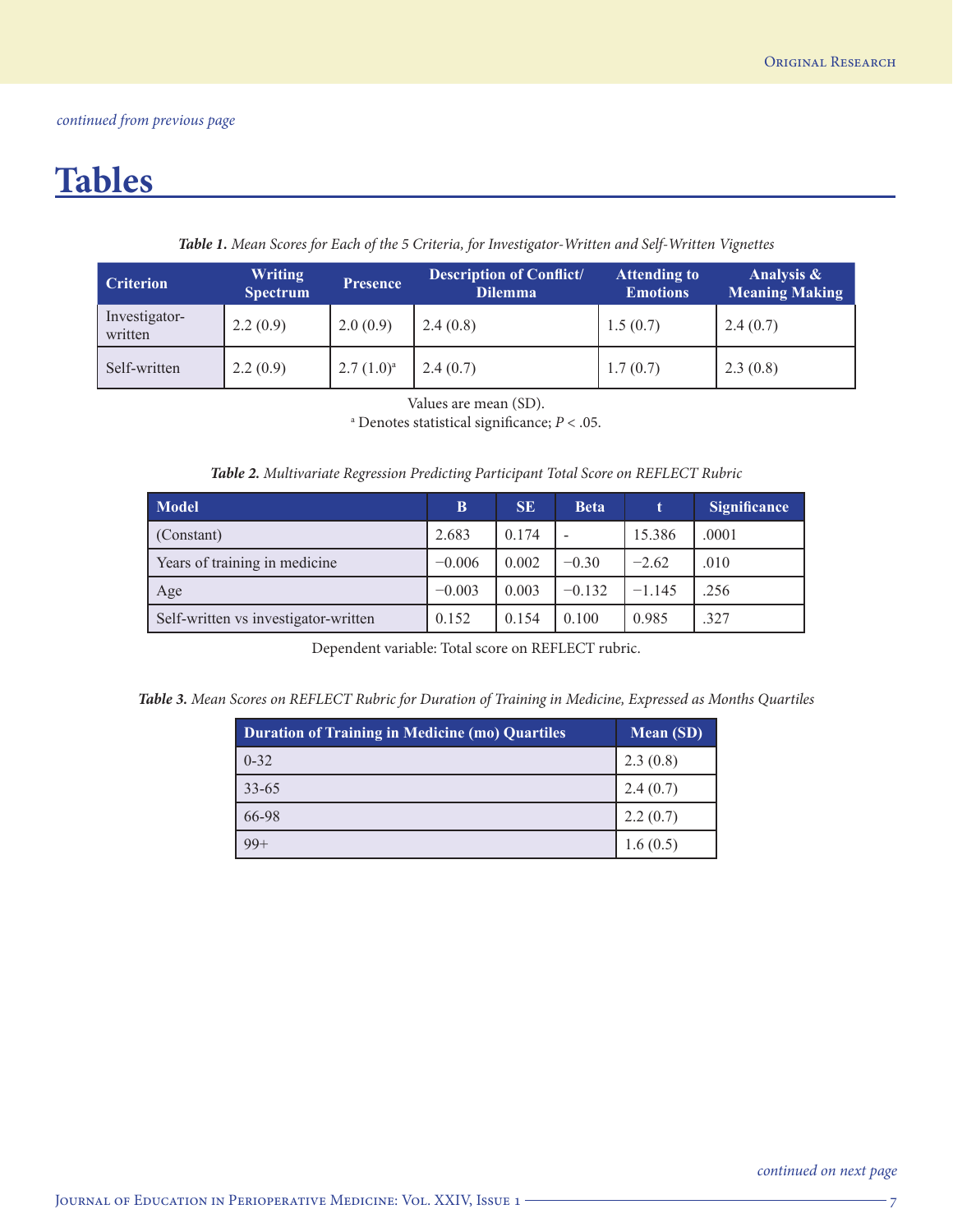# **Appendices**

#### **Appendix 1**

#### **REFLECT Vignette – requesting senior assistance**

*Read the vignette that describes an event in the OR. Imagine that it is your case and you are really there. Where we haven't included details, please feel free to imagine them and incorporate them in your take on the scenario (e.g., specific conversations or wordings, tone of voice, prior relationships, etc). Then take a few moments to reflect on the scenario, and to say what you actually thought and felt.*

You are rostered in a day case surgery theatre. Your consultant has told you that he is responsible for two theatres today and that the first case in the other list is a complex case, so he plans to concentrate on that case initially. He has made clear that if you have any queries or concerns, you should call him immediately. This is the first occasion on which you are responsible for a theatre list without senior supervision present.

The first case on the list is maxillofacial surgery (removal of a wire from the palate). When you review the patient, you assessed his upper airway as being difficult to manage. The medical record contained accounts of many previous general anaesthetic, with no reference to difficult airway management.

You elect to proceed with iv induction of anaesthesia without notifying your consultant of your concerns. When you attempt bag mask ventilation, you encounter high airway resistance, positive pressure ventilation is very difficult. The patient arterial saturation declined rapidly, and he becomes cyanosed. The head nurse sends for a senior anaesthetic assistance urgently. When a consultant arrives, he takes over management of the airway and after substantial difficulty manages to intubate the patient's trachea.

The surgery proceeded without further incident. Postoperatively, you review the patient and identify no neurological deficit.

You inform your consultant about what happened, and he expresses frustration with your management of the case. You enquire about your responsibilities regarding documenting the events and explaining them to the patient.

#### **What happened?**

I ignored my own concerns and gut feeling about a case and placed the patient in danger due to my own reluctance to bother the consultant anaesthetist who I knew was in a difficult case. This may have partly been due to the lack of mention of difficult airway management in the past although that could well have been poor documentation or prior to whatever maxillofacial issue this patient was having. I then failed to ventilate the patient, causing them to become hypoxic. It is not clear if I followed the difficult airway algorithm and tried a supraglottic airway. It is also not clear if I called for senior assistance or if the nurse saw I was struggling and took it upon herself- that would have been a second error on my part to not call for help. Following this, I did do the right thing by following up the patient, coming clean to the consultant, documenting and openly disclosing to the patient.

#### **What are your thoughts and feelings about why this event happened?**

My initial thought was that my handling of the case was due to a reluctance to bother the consultant although actually on second reading I realise that was not explicitly said and that may be just my take on it because that would be in keeping with how I might find myself in a situation like that. Other possible reasons why a person at my level would proceed alone with this case on spite of their concerns could be either that they underestimated the risk to the patient, that they felt themselves capable of managing the case alone or that they didn't want to "blow" their first chance managing a case alone. However the first scenario is the one I could most likely see myself in.

#### **What could you have done differently?**

I should have checked in with my consultant and voiced my concerns prior to starting the case, I could have taken more care with my anaesthetic by pre-oxygenating the patient and using an airway adjunct at an early stage, I could have done a fiberoptic intubation (although at my level that would require the consultant anyway) and I should have called for help earlier, before the patient became cyanosed and before the nurse had to take it upon herself.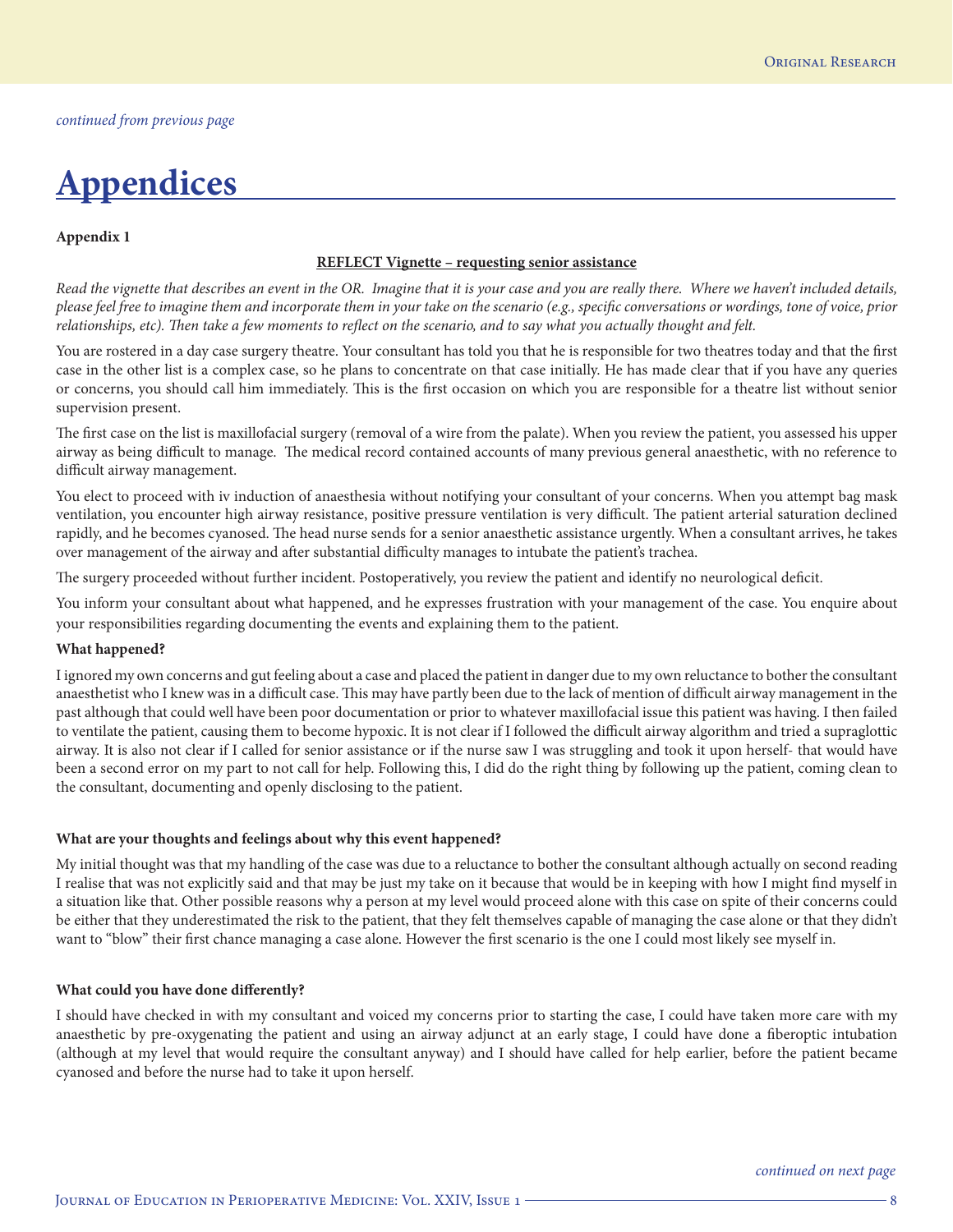# **Appendices** *continued*

#### **To what extent do you think your written response here is similar to how you'd respond if this were your actual clinical case?**

My written response here is [not at all similar =1 *to*  very similar = 7] to how I would respond if this were my actual clinical case- 6

Not at all similar Very similar

 $1 \t2 \t3 \t4 \t5 \t6 \t7$ 

### **Please give your opinion as to how useful this vignette was as a means of prompting you to reflect, including suggesting how it might be improved.**

This vignette was very useful because there were a number of reasons why a person might chose to proceed with a case they felt might be above their experience level and without the vignette giving any one in particular, I immediately jumped to the motivation that correlated best with my own personality and experiences. However on second reading, I opened out the scenario a bit more and reflected in a more abstract way about all the different reasons something like that could happen. In that way, the vignette made me think more about my own attitudes as well as those of others.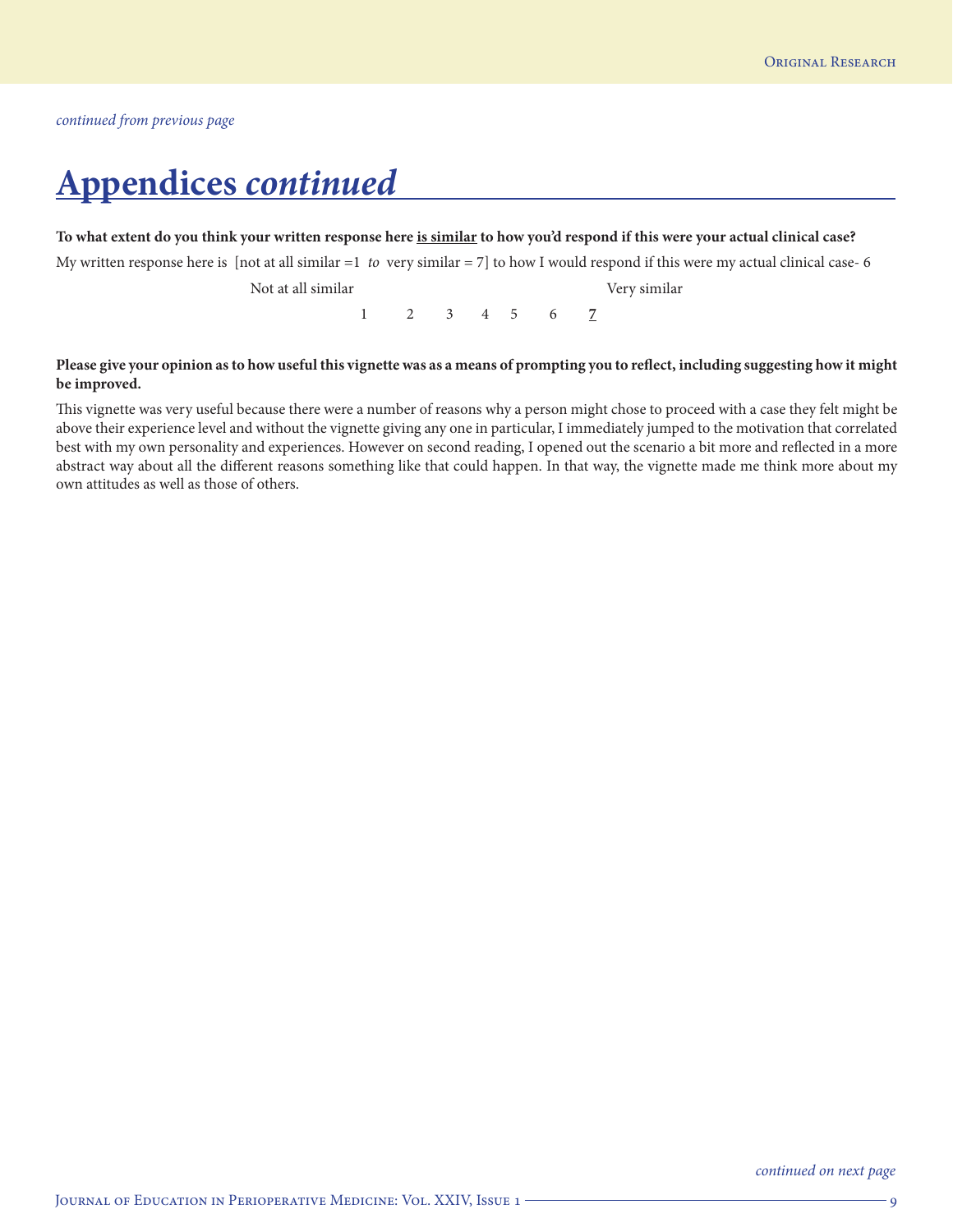# **Appendices** *continued*

#### **Appendix 2**

#### **Vignette Design Notes and Guidelines**

#### **Important Characteristics and Considerations in Vignette Design**

The residents/subjects will explicitly be told that this is their case and respond in the first person using "I" and not he/she to hopefully allow them to more deeply engage with the scenario/dilemma.

Vignettes should depict medical knowledge and experience that would be expected of a CA-1 resident as these will be used on all level of residents and possibly fellows and attendings.

Clinical history should be clear and unambiguous to avoid confusion and possible discussion of complex medical issues such as the differential diagnosis and management decisions which is the objective.

Residents should not be primed in terms of the emotions he/she are or should be feeling, e.g. I felt really bad after…

Vignettes should not address issues related to moral or ethical issues, e.g. not telling the truth to avoid potential punishment or other negative consequences.

| <b>Essential elements</b>                |                                                                                                                                                                                             |
|------------------------------------------|---------------------------------------------------------------------------------------------------------------------------------------------------------------------------------------------|
| Background/Setting                       | Late arrival to work from unexpected alarm clock failure.                                                                                                                                   |
| Procedure/Anesthesia Plan                | Spine fusion under GA with large bore IV access and A-line.                                                                                                                                 |
| Main Proponent Actions/Behaviors         | Stress from being late led to rush to set up OR and preparation<br>for case.                                                                                                                |
| Challenge/Conflict/Dilemma/Confrontation | Patient with severe clinical deterioration/arrest from venous<br>air embolism from IV line not properly deaerated. Attending<br>noted air and attempted to stop infusion.                   |
| Consequences                             | Case cancellation with concern for possible neurologic or<br>other complications. Unanticipated admission to ICU for<br>further workup and close monitoring.                                |
| Follow up (if relevant)                  | Staff anesthesiologist very upset about medical error, you were<br>relieved from clinical duties without appropriate feedback and<br>were required to speak with the family with attending. |

#### **Examples for Essential Elements for REFLECT Vignette Design**

#### **Scenarios: what to reflect on…...**

Things that go wrong. These situations 'stay in your head' and force us to think about whether we could have done anything differently. For example:

- Peri-operation complications.
- Communication problems with patients and families e.g. anxious/aggressive patient or family member.
- Communication problems with superiors and/or disagreeing with decisions made by superiors.
- Personal medical error or mistake in judgement of the practitioner or someone they observe not acting correctly/making a mistake in their professional practice.
- A dissatisfied patient
- Failed procedure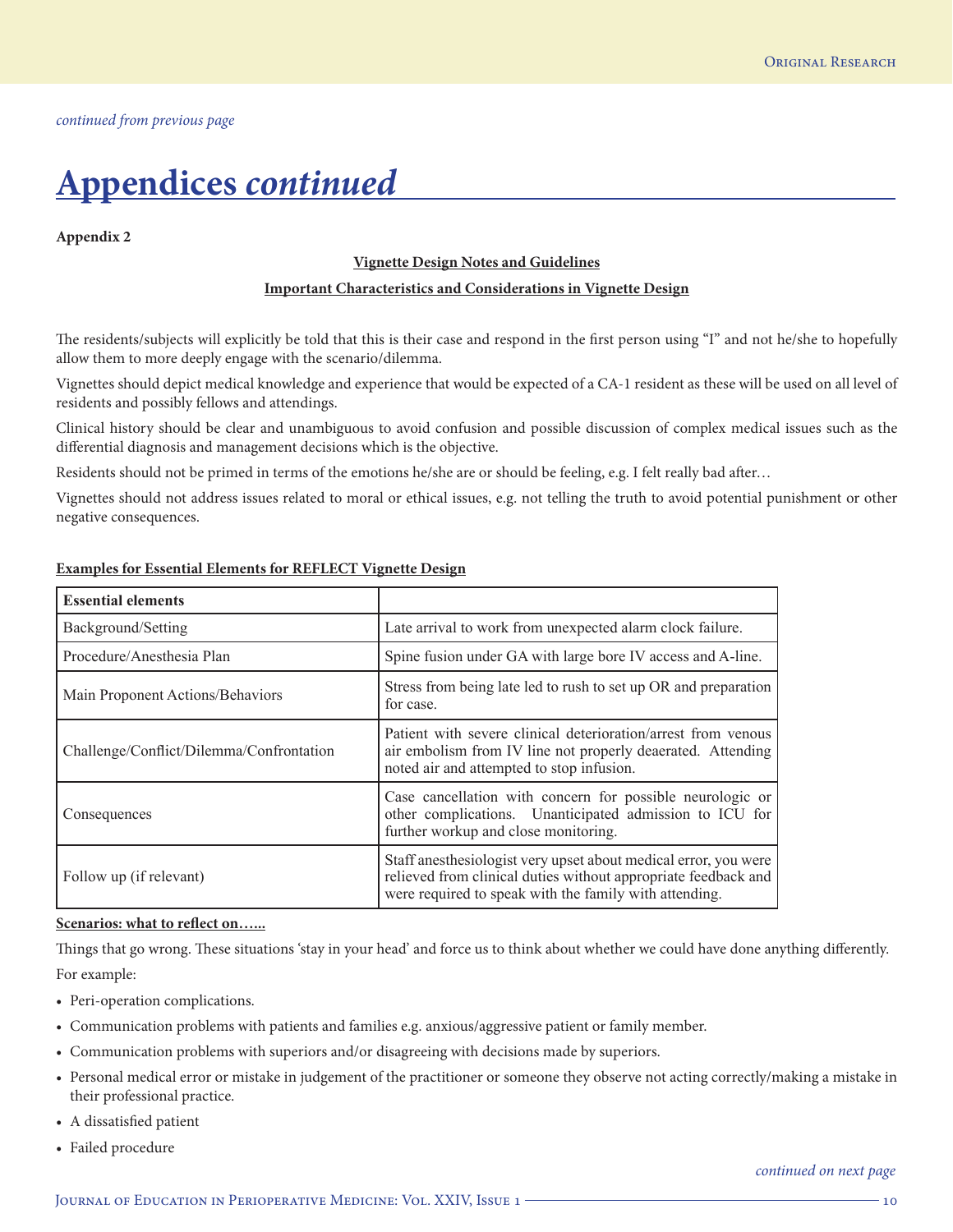# **Appendices** *continued*

However, reflecting on things that went well can also be useful, particularly in terms of learning.

For example:

- A well-managed crisis e.g. cardiac arrest.
- A patient thank you letter.
- Coping well with anxious/aggressive patient or family member.
- A difficult but well performed case.

## **Claims: Procedures and contributory factors**

Dental Damage

Spinal and epidural anesthesia

Interscalene brachial plexus blocks were the most common site, followed by femoral nerve blocks. Common themes in these claims included:

- Failure to obtain informed consent with respect to risks and benefits, and to clearly document that such a discussion had occurred.
- Failure to use either a nerve stimulator or ultrasound guidance during the performance of the block.
- In cases where a nerve stimulator was used, failure to record sufficient detail, such as loss of twitch on initial test injection of local anesthetic.
- Failure to record that intravascular injection was unlikely as there was no aspiration of blood. And similarly, there being no record of resistance on injection to demonstrate that intraneural injection was unlikely.

Nerve damage due to malpositioning

Awareness during general anesthesia

Never events

### **Complaints: Common themes**

In relation to anesthesia, complaints included:

- Poor manner and attitude, including rudeness and inappropriate remarks made to patients during preoperative assessment and in the anesthetic room. Complaints by colleagues relating to the manner and attitude displayed towards other staff members were also made.
- Inadequate postoperative analgesia.
- Ineffective spinal or epidural anesthesia and complications of postdural puncture headache, hematoma, infection and neural damage.
- Painful or repeated attempts at cannulation.
- Failure to provide adequate sedation.
- Cancellation of surgery.
- Aspiration pneumonia following anesthesia.
- Failure to obtain informed consent for a procedure, such as a nerve block.

For critical care medicine, complaints often related to discussions with relatives, including allegations of poor communication with respect to treatment withdrawal. Complaints specifically relating to pain medicine included those relating to a lack of empathy shown during consultations and inappropriate comments by the anesthesiologist. Some complaints related to delays in providing treatment, misdiagnosis of the source of pain, and continuation of pain after treatment.

### **Regulatory (General Medical Council) and disciplinary cases: Common themes**

• Performance concerns, such as technical skills including poor airway management, clinical judgement and communication.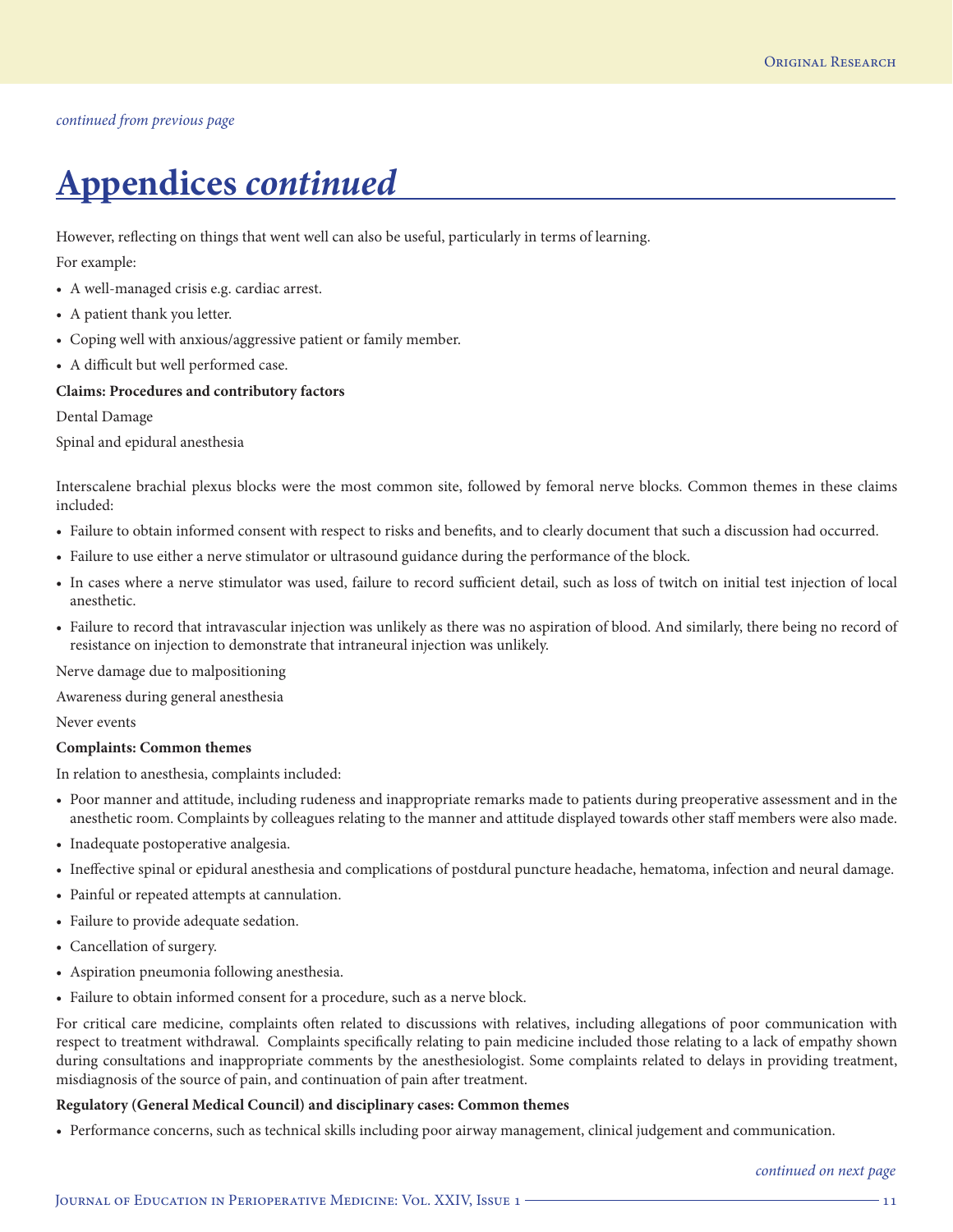# **Appendices** *continued*

- Probity issues, for example:
	- » not reviewing patients prior to a theatre list
	- » leaving anesthetized patients unattended
	- » prescribing for family members, colleagues or self
	- » being unavailable when on call or refusal to attend a patient when requested
	- » conducting private practice in NHS time
	- » fraudulent information included on job application forms or appraisals.
- Health issues, including alcohol or drug misuse, and the theft of drugs from hospital premises.
- Inappropriate personal behavior or misconduct, such as inappropriate comments made to patients, bullying and harassment of colleagues.
- Inappropriate delegation, like leaving inexperienced junior trainees alone.